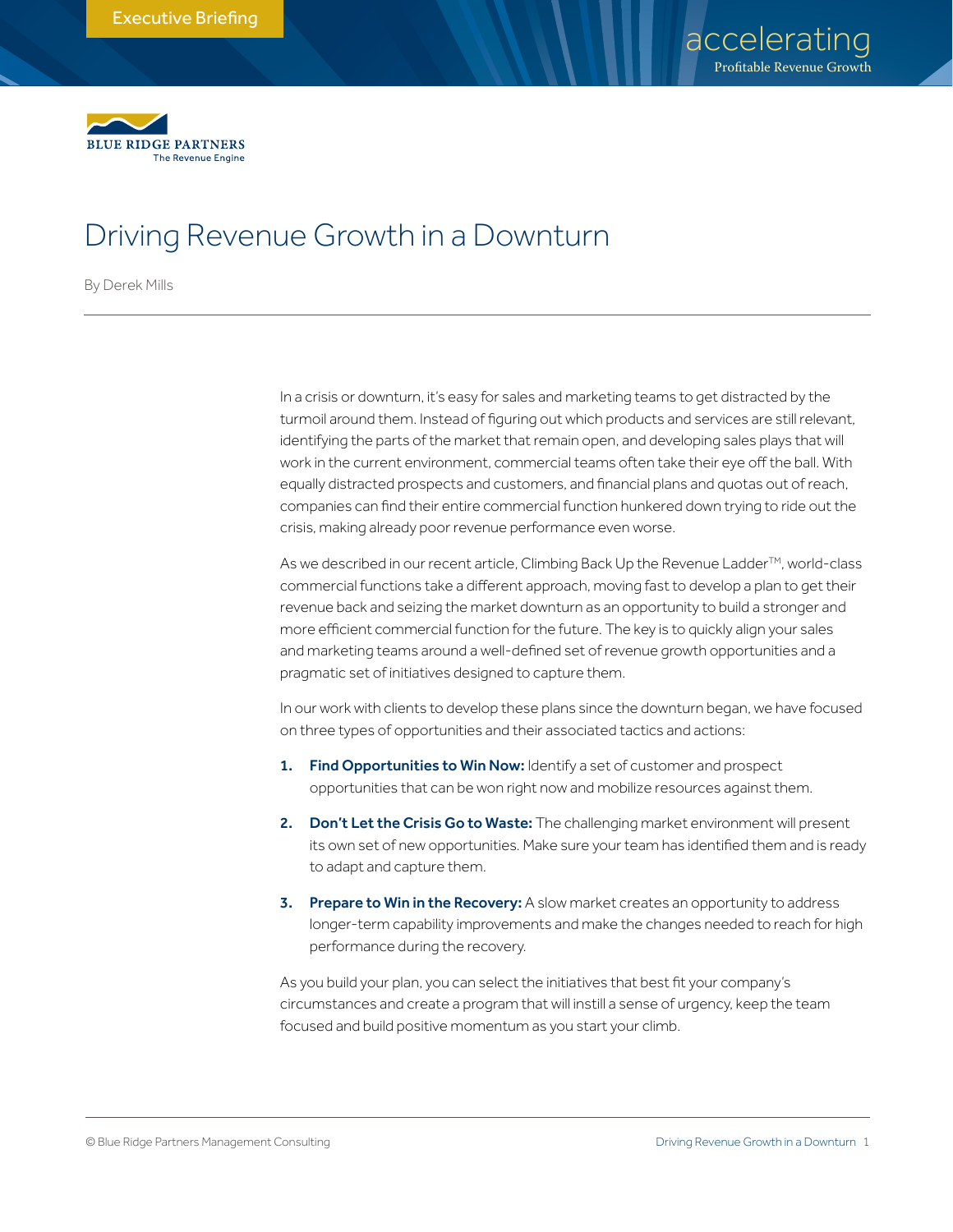

# Find Opportunities to Win Now

You likely have a number of opportunities to win right now with your existing customers and prospects. Some are already in your pipeline or were put on hold over the last few months and should be picked back up. If your sales team looks hard and in the right places, it will likely uncover many less-obvious potential wins. Move quickly to ensure your sales team has identified all of these opportunities and is pursuing them with the right approach and level of focus. Consider the following tactics:

# Double down on winning share of wallet with your existing customers



Many businesses, like the one in this example, have concentrated account bases. In this example, 10% of accounts make up 60% of the company's revenue. In order to move the needle on revenue growth, the company will need to win more accounts like the ones in the top 10%. Mining the long-tail for high potential accounts where the

company has low share of wallet is a great place to start.

Your largest near-term opportunity is often to cross-sell, up-sell, and increase share of wallet with existing customers. For your top existing customers, your sales team should

> know exactly which portion of their overall spend you currently have, which portion you don't, and who you're competing with. Consider running a series of workshops with your front-line sales managers and top sales reps to identify high-potential opportunities and establish an action-oriented account planning program to drive the right selling activities in these accounts.

You also likely have a number of small, "longtail" accounts with the potential to be as large and profitable as your best accounts. You can leverage firmographic data (employee count, revenue, industry vertical) and customer data (revenue, profitability, conversion rate, sales cycle, retention rate) to identify high-potential long-tail accounts that look like your top customers. Include a review of these accounts during the workshop and ask your team to develop and execute account plans to grow these small accounts into top customers.

# Prioritize segments that are performing well and adjust your product/service focus and messaging

Some of your priority market segments—and specific targets within those segments will weather a crisis or downturn better than others. Your marketing and sales operations teams should move quickly to modify your segmentation approach and ensure your sales team is adjusting its efforts to focus on the right set of targets. Go deeper than broad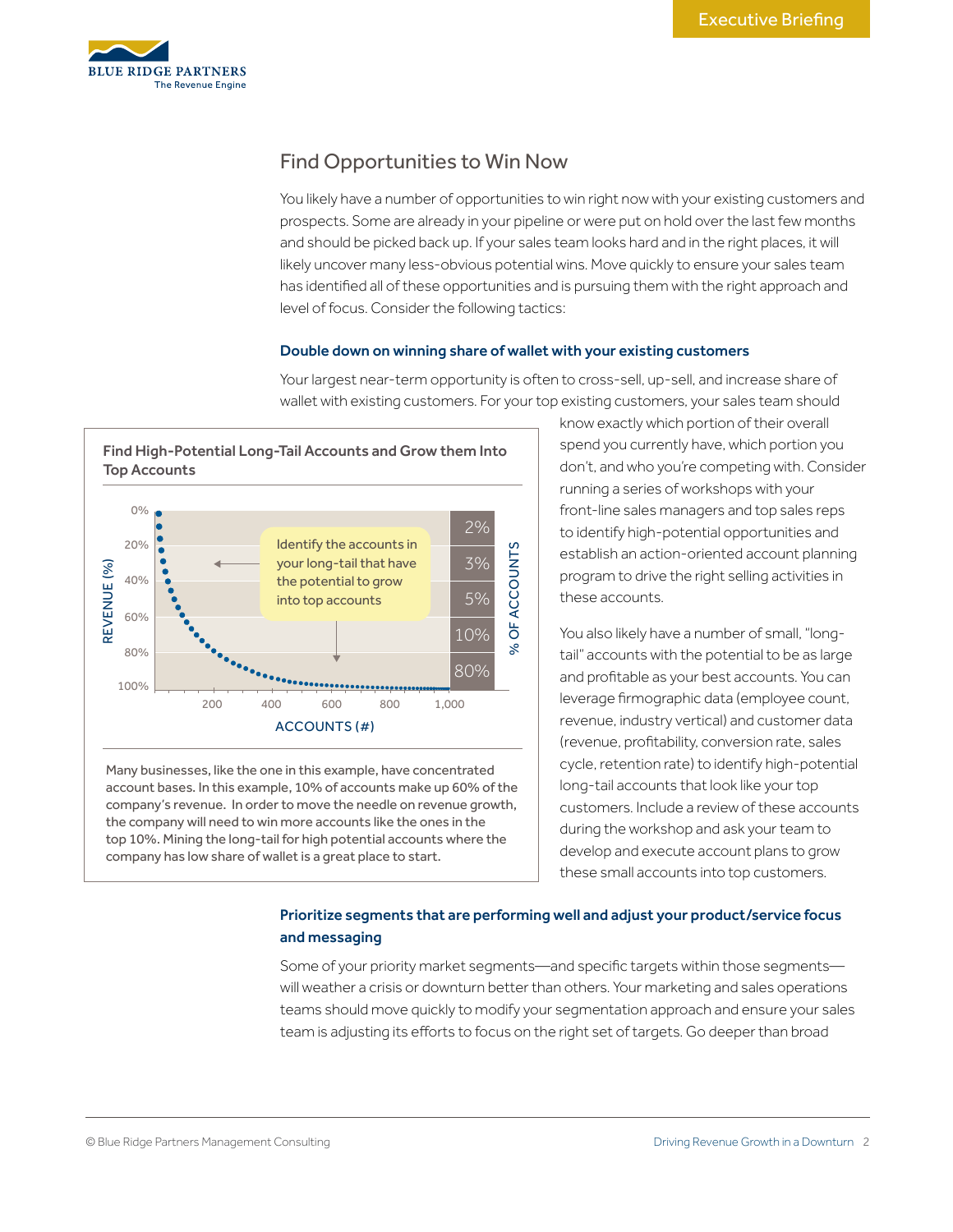

categories (e.g., technology, healthcare, energy) to identify specific sub-segments that are still performing well (e.g., enterprise cybersecurity, networking, pharmaceuticals).

Your products and services will be similarly affected. Some offerings can become completely irrelevant or the market for them can completely shut down while other products or services in your portfolio will continue to resonate or even become particularly timely. Your product and marketing teams must understand these dynamics and arm your sales team with the right messaging. Sales leaders must ensure that sellers are shifting their product/service focus.

### Use price as a strategic weapon

Widespread discounting to drive wins during a downturn is rarely the right approach as it risks resetting customer and market perceptions of the price and value of your product or service. You could end up trading your ability to maintain and increase prices within your existing customer base for relatively minor short-term wins. You also risk setting off a downward spiral with competitors quickly matching or even undercutting your lower pricing.

However, in select situations where you have the opportunity to win a foothold through an initial deal at a discounted price and then further penetrate the account or increase prices in a meaningful way over time, consider using a low initial price or a one-time (e.g., for the first year) discount to secure the initial win and the opportunity to expand or increase pricing later. The key here is to be targeted. Focus on opportunities where the discounted price will make the difference and where there is potential for significant upside.

Similarly, for some products and services, you can consider free trial offers or establishing a freemium pricing model in cases where later expansion is likely. Finally, consider offering growth-based rebates or other promotions to incentivize existing customers to increase their spend. It's important to structure these programs so that they only pay out for growth and cover their own costs.

#### Bring in the cavalry (the executive team)

A crisis or downturn calls for an all-hands-on-deck approach to selling. Too few companies sufficiently leverage their executive teams to drive wins with prospects and existing customers. At a minimum, just the presence of your CFO, CIO, head of customer service, or CHRO will send a clear message to your prospect or customer that their account is extremely important to your company and that they have a direct line to your C-Suite if they need it. Beyond their presence and the message it sends, executive team members can help push sales teams' thinking around account strategy and planning, ensuring the right questions are being asked, the right stakeholders are being engaged, the optimal process is being followed, and the team is setting itself up for success. In its highest possible form, executive alignment involves all members of the executive team leveraging their personal networks, past experience, and market knowledge to generate new leads and opportunities and to help move deals through the sales process.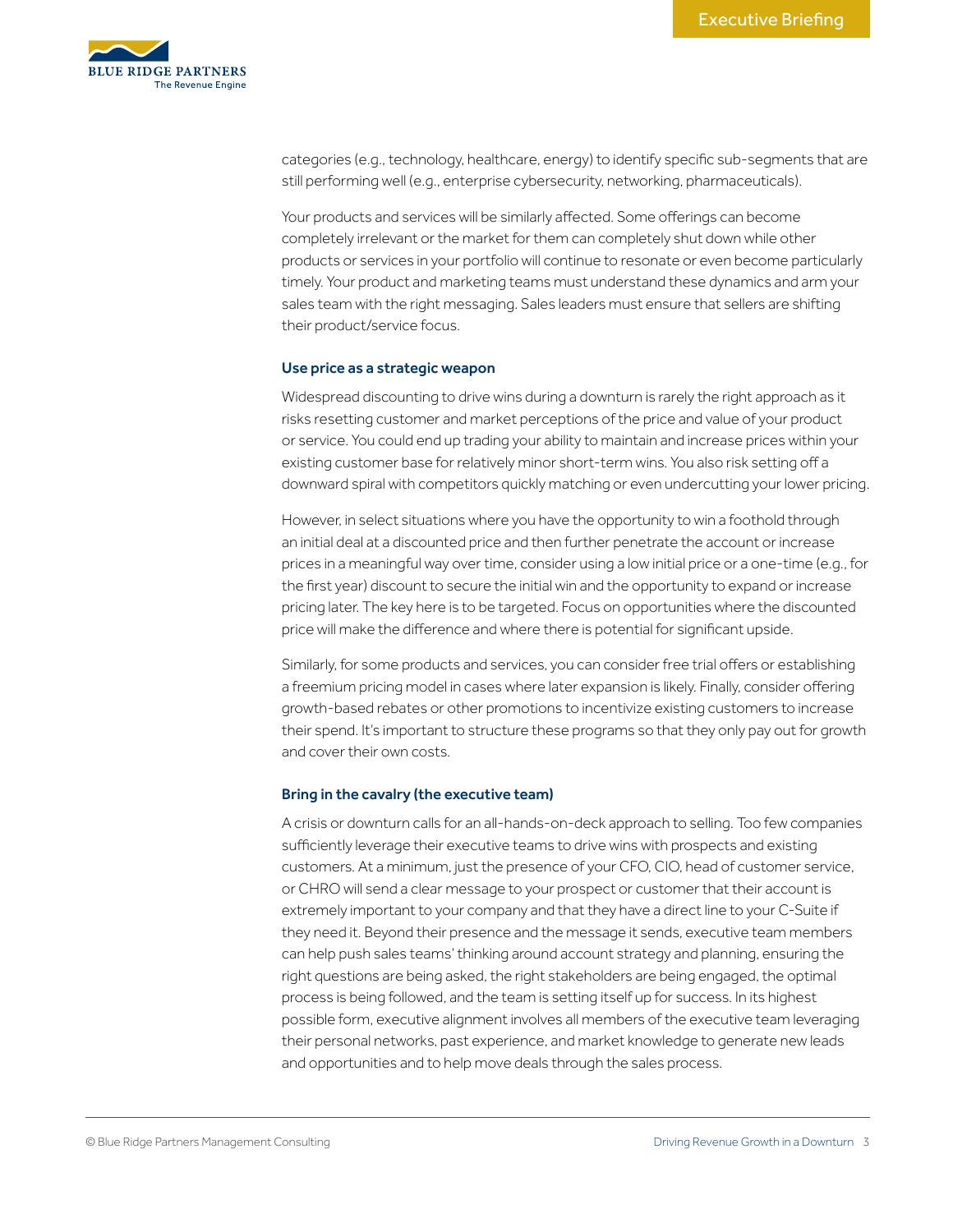

# Don't Let the Crisis Go to Waste

The turmoil and change that comes with an economic crisis creates new opportunities, often in the form of a changed competitive landscape with weaker and leveraged players struggling. Have your commercial function ready to identify and capture these opportunities as the crisis unfolds. Consider the following tactics:

# Reach out to your customers with practical offers to help

Customers are constantly bombarded with offers and the pace only picks up during a downturn. Cut through all this noise and establish yourself as a trusted partner by offering real, practical help through an empathetic sales process that clearly demonstrates an understanding of the difficult situations in which your customers and prospects find themselves.

For example, if you're a software company and your customers are training new team members to use your product, how can your customer success team go above and beyond to help? If you're selling a complex service, what knowledge capital will be relevant to the issues your customers are facing now? Offer to conduct a workshop to help them apply it to their model. If you're an industrial manufacturer distributing a product that's in high demand, how can you operate outside your normal processes to get the necessary product to customers faster than usual?

# Keys to an Empathetic Sales Process

| <b>UNDERSTAND THE</b><br><b>CUSTOMER'S POINT OF VIEW</b> | What problems are your customers dealing with right now and what<br>really matters to them in their current situation?                                             |
|----------------------------------------------------------|--------------------------------------------------------------------------------------------------------------------------------------------------------------------|
| <b>FIGURE OUT HOW YOU CAN</b><br><b>TRULY HELP</b>       | Determine which of your product or service offerings could truly help<br>your customer given their current problem set and priorities                              |
| <b>DEVELOP A NATURAL WAY</b><br><b>TO ENGAGE</b>         | Make it easy for your customers to engage with you. You won't be<br>able to ask for much of their time unless you're solving their most<br>important problems.     |
| <b>ENGAGE EMPATHETICALLY</b><br><b>AND OFFER TO HELP</b> | When you do engage, show them that you understand the situation<br>they are in and make it clear that you only want to engage where you<br>can be helpful to them. |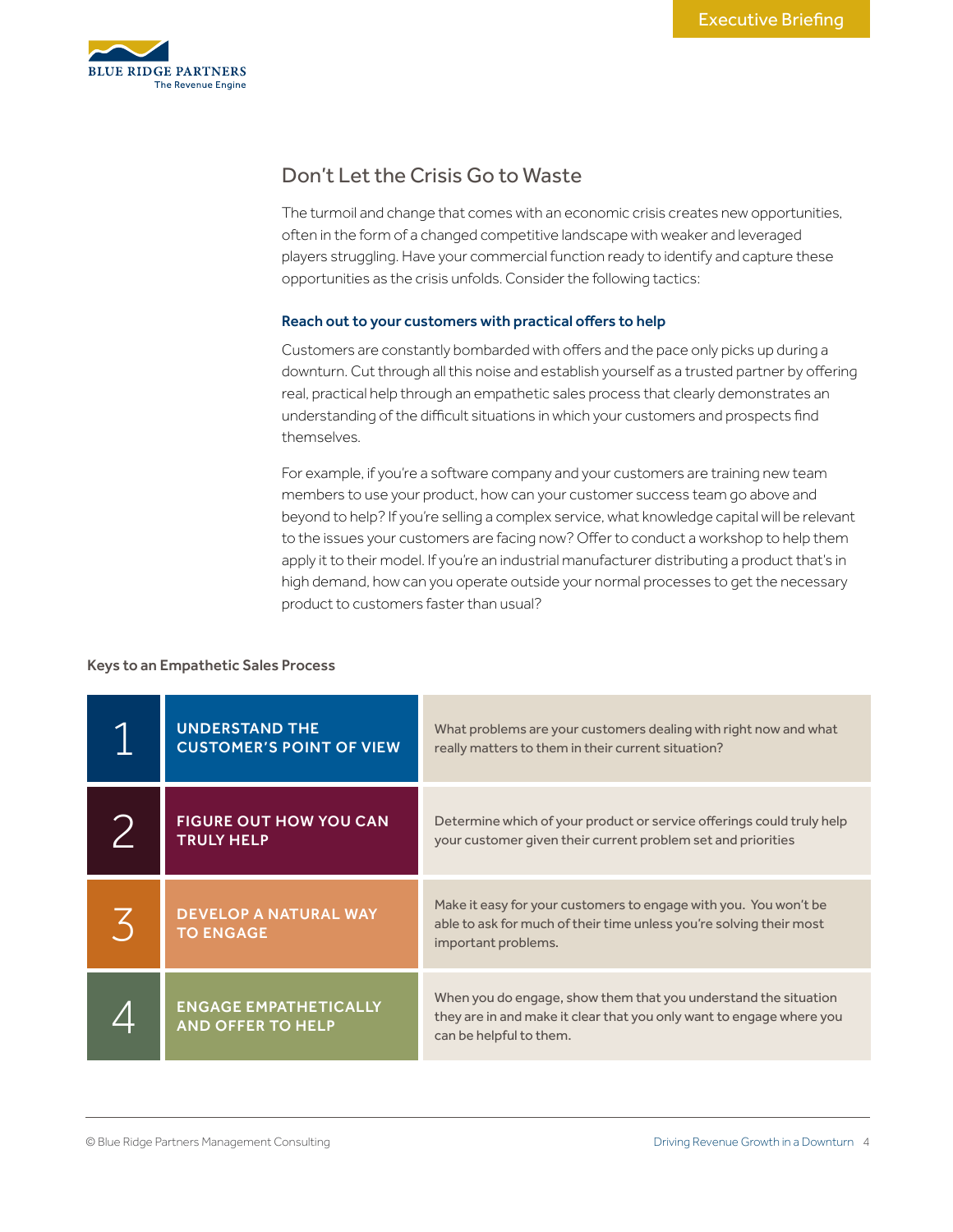

The key is to stay engaged with your customers and ensure they know you're ready and willing to do whatever you can to help them in their time of need. It's often the empathy and the offer of help that your customers will remember and inevitably some of these conversations will turn into business development opportunities. At the very least, you'll continue to be top of mind the next time they're looking for a solution.

### Identify top sales talent already in the market or newly open to making a move

The economy and market environment were strong over the last ten years. Unemployment hit all-time lows and the market for high-quality sales talent was tighter than we have ever seen. Top sellers were earning big commissions and bonuses, making it very difficult to hire them away from competitors or from adjacent industries.

During a downturn, it suddenly becomes easier to find high-quality talent as revenue targets are revised downwards, layoffs and furloughs ensue, and top reps and managers become more open to making a move. It's important to be in the market for this talent early and to build a pipeline. A top sales rep is often three or more times more productive than an average performer and they tend to ramp very quickly, so make sure you're using your ROI lens and not your budget or cost reduction lens when considering this opportunity.

### Pursue competitors' accounts

Customers and prospects who are currently being served by competitors that are viewed as at-risk (e.g., leveraged and unstable or small and vulnerable) will be open to new options. Your leadership team needs to keep its ear to the ground to understand how the current environment is impacting your competitors. Your front-line managers and sales reps should be aware of which competitors serve which major customers, especially in situations where you both serve the same customer. Be ready to mobilize your team to target specific customer relationships when a competitor stumbles.

# Make the changes you've been putting off

Structural changes to the commercial function are often postponed when sales are strong. The executive team is concerned that changes will distract front-line sales managers and sales reps, so key issues and opportunities for improvement go unaddressed. During periods of turmoil, you often have a window in which your teams expect change. Take advantage of the opportunity to implement changes without much resistance or additional disruption.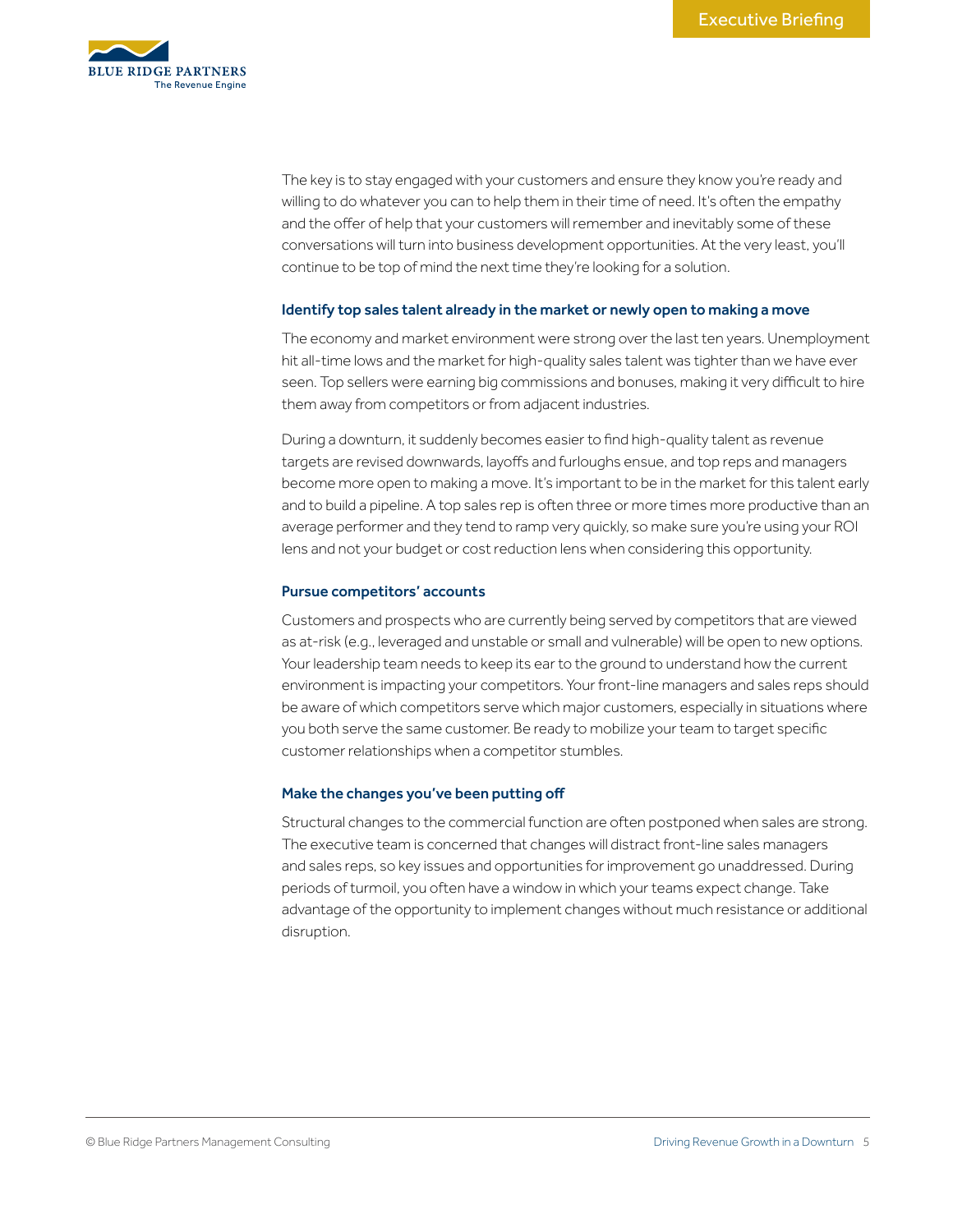

# Prepare to Win in the Recovery

In the midst of a crisis or in the early months of an economic downturn, it can be difficult to focus on a recovery that feels a long way off. But the last five recessions have lasted an average of only 11 months. The recovery will likely be here sooner than you expect. When it arrives, pent-up demand will be released and customers and prospects will finally move forward with buying decisions. Consider the following five actions to reach for high performance in the recovery:

# Develop a data-driven targeting capability

Very few sales reps are skilled at determining which targets to focus their lead generation efforts on. Too frequently, we see sellers left to their own devices to figure out where to spend their time. While it's possible to build a complex, predictive model that incorporates many different data points to prioritize targets, you can get most of the impact through a straightforward look-alike analysis incorporating basic firmographic data (employee count, revenue and industry vertical at the four or six digit NAICS code level) and customer data (revenue, profitability, conversion rate, sales cycle, retention rate and customer life time value).

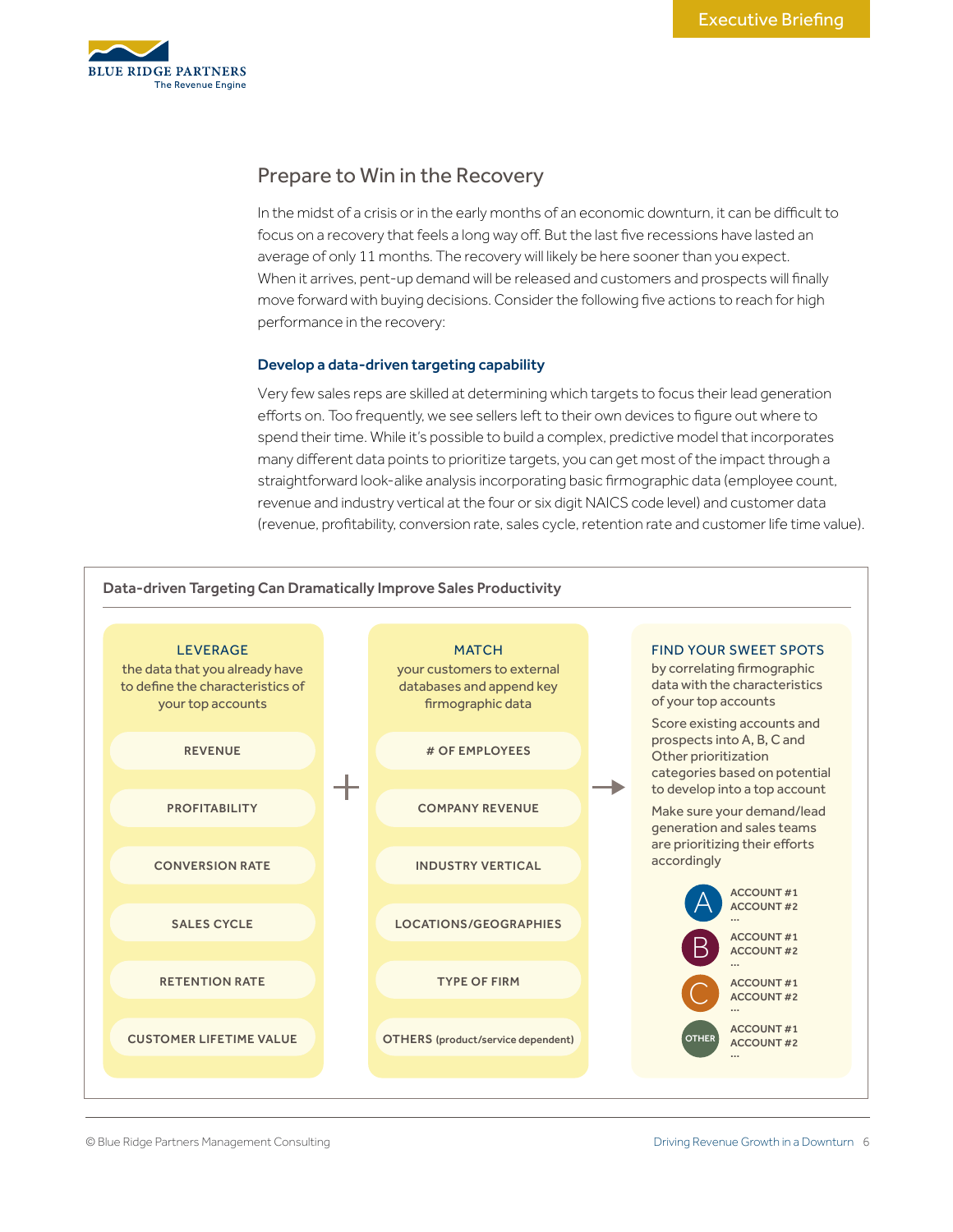

And if you've been forced to reduce your commercial spend and employ a leaner sales team, improving your targeting approach can enable your remaining sellers to fill the gap.

### Optimize your go-to-market model

Commercial leadership teams have been hesitant to make significant changes to their goto-market models over the last few years. For many companies, this has led to inefficiency (e.g., overinvesting in lower-productivity resources) and inconsistency (e.g., multiple models across territories, groups, or teams). Others have avoided making adjustments like moving to a hunter/farmer model, building out an inside sales group, or developing a robust lead generation process. Take this opportunity to strengthen your model and build a foundation for high performance in the recovery.

#### Leverage your channel partners and develop new partnerships

Your channel partners are facing the same challenges within their businesses as you are and will be trying to figure out how to respond to the crisis. Help them to adjust the way they are positioning your products or services with their customers in the new environment, leveraging their renewed commercial efforts as a multiplier for your internal sales force. This is also a good time to identify potential new partners who have relationships with and direct access to your priority market segments and targets. Because everyone's revenue plans are now up in the air, you will find some partners more willing to explore new relationships.

#### Align sales compensation

In a strong market, compensation cost of sales (the percentage of revenue you pay out as compensation to sales reps) has a way of creeping up over time. It's difficult to make changes because you want to keep the sales team focused on winning and avoid distracting them with changes to their compensation plans. But in a weak market requiring adjustments to revenue targets and quotas, it is often easier to optimize sales compensation plans.

As you make these adjustments, you don't need to try to keep everyone "whole" as though the downturn hasn't happened, but your best sales people are typically highly motivated by their compensation opportunity, so you need to make sure they have a constant financial incentive to drive new wins. You can leverage SPIFs (sales performance incentive funds) tied to specific objectives in the short term if needed. In the long term, your compensation plan needs to incentivize the right behavior for each role within your go-to-market model.

# Define and document sales best practices

Too few companies have clearly defined best practices for each of their selling roles. Some hold the view that sales is more art than science, so they just hire experienced sales people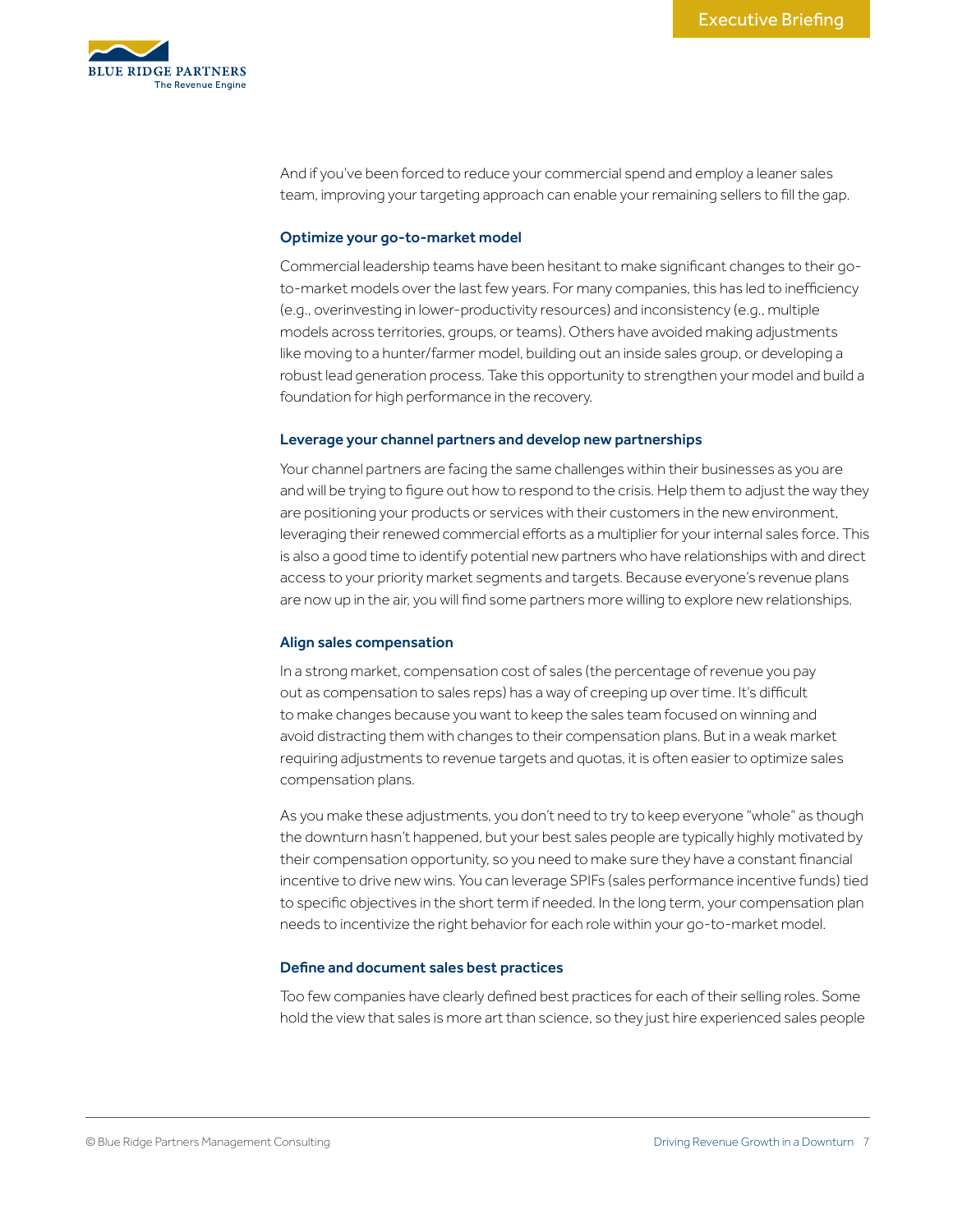

expecting they'll know what to do on their own. Others simply lack the time and resources to step back from day-to-day selling activities and break their sales process and other critical commercial activities down into discrete tasks and define the best practices for each. Any company that has a selling role at scale (more than 10 sellers executing the same role focused on different accounts) can significantly improve productivity for its middle and lower-performing reps by putting this sales training resource in place.

# Measure Progress and Stay Close to the Team

As you determine the mix of initiatives, strategies and tactics that are right for your plan to climb back up the revenue ladder, it's important to consider the way you will measure progress and hold the team accountable for executing. Start by setting objectives for the team to achieve. Define success for each of the initiatives you're undertaking and develop a set of simple, outcome-based metrics to measure progress. For example, if you're pursuing a specific competitor's accounts, track the number of opportunities and wins you've generated with the target accounts. Be sure to include leading indicators like activity and pipeline that allow you to measure progress early on. The right set of objectives and metrics will give the team something to pull towards together and generate positive momentum.

Remember, it's critical to keep the team engaged in a challenging environment. Distractions can do further damage to your sales productivity. Consider managing your plan as a highly visible program as you climb back up the revenue ladder together. When you launch your program, be transparent about the thinking behind the initiatives and communicate the metrics you'll use to track progress. Host weekly update meetings and develop regular reporting so that everyone can see the progress being made and layer this messaging during all-hands calls, team meetings and one-on-ones. When done right, these types of programs can generate the momentum you need and instill an all-hands-on-deck ethos across your commercial teams.